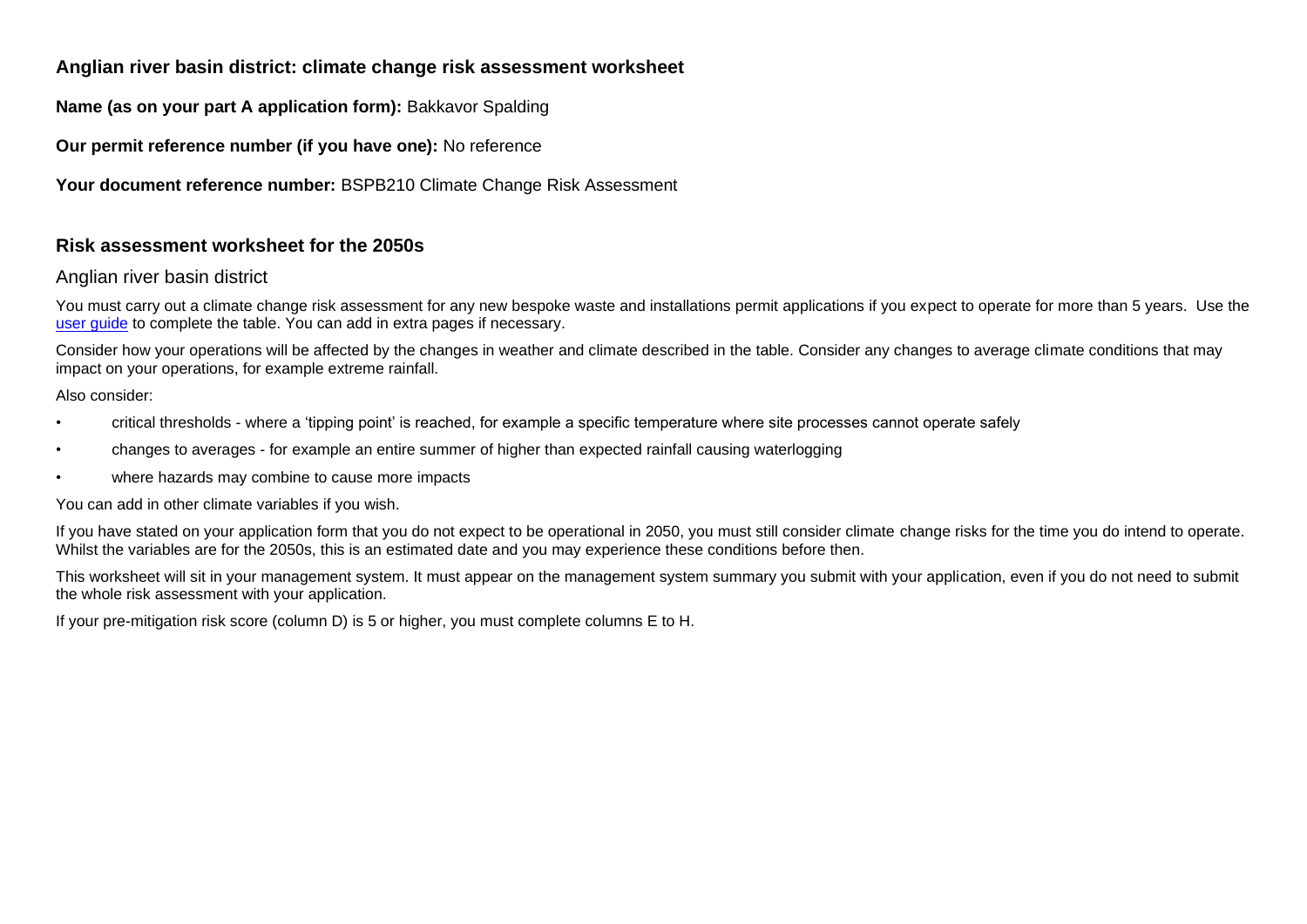|                                                                                                                   | $\blacktriangle$                                                                                                                  | B              | C               | D              | E.                                                                                                                                                                                                                                            | F              | $\overline{\mathbf{G}}$ | $\overline{H}$  |
|-------------------------------------------------------------------------------------------------------------------|-----------------------------------------------------------------------------------------------------------------------------------|----------------|-----------------|----------------|-----------------------------------------------------------------------------------------------------------------------------------------------------------------------------------------------------------------------------------------------|----------------|-------------------------|-----------------|
| Potential changing climate variable                                                                               | <b>Impact</b>                                                                                                                     | Likelihood     | <b>Severity</b> | <b>Risk</b>    | <b>Mitigation</b>                                                                                                                                                                                                                             | Likelihood     | <b>Severity</b>         | <b>Residual</b> |
|                                                                                                                   |                                                                                                                                   |                |                 | $(B \times C)$ | (what will you do to mitigate this                                                                                                                                                                                                            | (after         | (after                  | risk            |
|                                                                                                                   |                                                                                                                                   |                |                 |                | risk)                                                                                                                                                                                                                                         | mitigation)    | mitigation)             | $(F \times G)$  |
| 1. Summer daily maximum temperature<br>may be around 7°C higher compared to<br>average summer temperatures now.   | <b>Higher production</b><br>demand for certain foods<br>Increased pressure on                                                     | $\overline{3}$ | $\overline{2}$  | 6              | Flexibility in production capacity<br>- limited only by site, not by<br>permit                                                                                                                                                                | 3              |                         | 3               |
|                                                                                                                   | refrigeration systems<br>Water supply                                                                                             | 3              | 4               | 12             | New ammonia systems installed,<br>designed to operate efficiently<br>within large range of ambient<br>temperatures<br>Service contract in place on all<br>systems<br>Energy tracking to identify<br>opportunities to reduce overall<br>demand | 3              | 2                       |                 |
|                                                                                                                   | restrictions due to<br>drought (results in<br>production issue, not a<br>permit non-compliance)                                   | $\mathbf{2}$   |                 | 8              | On site storage to provide short<br>term capacity if put on restriction<br>Planning of product runs<br>reduces quantity of CIP cycles                                                                                                         | $\overline{2}$ |                         | $\overline{2}$  |
|                                                                                                                   | Degradation of<br>untreated effluent at ETP<br>leading to odour<br>nuisance                                                       | 3              | $\overline{2}$  | 6              | Quantity in balance tanks<br>retained at below 30% capacity;<br>Trailer containing<br>solids/screening removed from<br>site at appropriate frequency<br>ETP located at a point distant<br>from sensitive receptors                            | 3              | 1                       | 3               |
| 2. Winter daily maximum temperature<br>could be 4°C more than the current<br>average.                             | - No anticipated impact -<br>minor increase to<br>demand on refrigeration<br>systems but within<br>normal operating<br>parameters |                |                 |                |                                                                                                                                                                                                                                               |                |                         |                 |
| 3. The biggest rainfall events are up to<br>20% more intense than current<br>extremes (peak rainfall intensity)*. | Possible damage to<br>machinery,<br>plant,<br>or<br>product<br>contamination<br>from flooding                                     | $\overline{2}$ | $\overline{2}$  | $\overline{4}$ | Local flood mitigation measures<br>in place (gates)<br>Manufacturing processes carried<br>out indoors<br>Drainage can be closed off to<br>contain flood water                                                                                 | $\overline{1}$ | 1                       | $\mathbf{1}$    |
| 4. Average winter rainfall may increase<br>by 35% on today's averages.                                            | No anticipated impact<br>on day to day operations<br>which are predominantly<br>indoors                                           |                |                 |                | Gutters on all buildings to divert<br>rainfall (under annual<br>maintenance contract)<br>Drainage in place and<br>maintained                                                                                                                  |                |                         |                 |